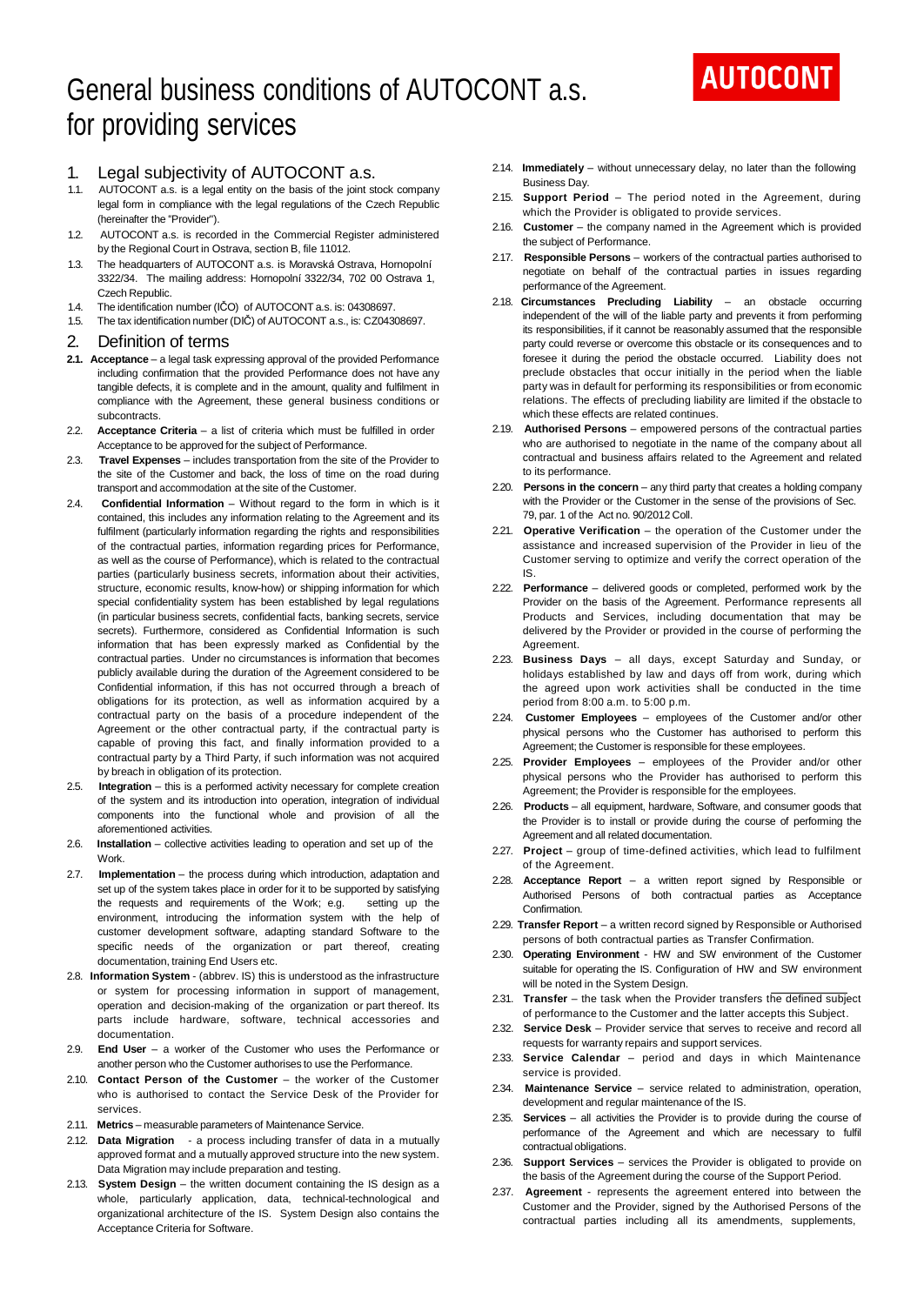annexes and all documents to which the Agreement refers and which are an integral part thereof. The Agreement is the essential document that describes in what manner and under what conditions the Performance

is to be provided. The Agreement usually regulates the following areas: Content and scope of Performance

Performance Time Schedule Limitation of contractual risk - sanctions

- Fines, penalties
- Limiting damages

Management structure of the project including a description of roles and competencies

Acceptance procedures

Description of management changes etc.

- 2.38. **Software** (Program equipment) computer program together with relevant documentation as well as source texts, if expressly noted that these are part of the Performance.
- 2.39. **Subcontractor** A Third Party that shares in deliveries to the Provider for the performance of the Agreement.
- 2.40. **Third Party/Person** A physical or legal person, which is neither the Provider nor the Customer, and which is not a Persons in the concern.
- 2.41. **Level of Support Services** concrete specifications of Support Services, their quantity, quality and conditions under which the Provider is obligated to provide these services.
- 2.42. **Defect** a dispute between the actual functional characteristics of the provided Performance and the functional characteristics noted in the documentation or description of the Performance, if such a description is part of the Agreement or part of a document prepared on the basis of the Agreement. Also considered as defects are legal issues in the **Performance**
- 2.43. **Founders' charter for the project** the basic document describing the fundamental parameters of the Project and the principles for management and organization of the Project, in cases designated by the Agreement.
- 2.44. **Warranty Period** the period noted in the Agreement during which the Provider is obligated to remove defects free of charge.

# 3. Relationship between the Agreement and the general business conditions

- 3.1. The general business conditions form an annex to the Agreement and are an integral part thereof.
- 3.2. These general business conditions of the Agreement are valid in their entire extent, unless otherwise modified by the provisions of the Agreement.
- 3.3. In cases of a dispute between the version of the Agreement and the general business conditions, the provisions of the Agreement apply.

# 4. Performance

- 4.1. The location for performance is the headquarters of the contractual party to whom the Performance is to be delivered.
- 4.2. The contractual parties are obligated to cooperate closely in particular to provide complete, truthful and timely information for the due performance of their obligations, while in case of a change in the essential circumstances that have or could have an impact on performance of the Agreement (including changes to headquarters), they are obligated to inform the other party of such change no later than within five (5) Business Days after conducting such changes.
- 4.3. The contractual parties are also obligated to provide the other contractual party with cooperation enabling due performance of the responsibilities ensuing from the Agreement.
- 4.4. The contractual parties are obligated to work together mutually and to provide all information necessary for the due performance of their obligations from this Agreement.
- 4.5. The contractual parties are obligated to provide feedback to the contractual party regarding all realities that are or could be important for the due performance of this Agreement.
- 4.6. The contractual parties are obligated to create the conditions for performance of obligations from this Agreement in such a way that no delay occurs in the fulfilment of individual terms for providing proper performance or any delay in compensation for individual financial obligations.
- 4.7. In the interest of optimal performance of the Agreement, the contractual parties are obligated to fulfil their obligations duly and timely so that there is no delay in their performance. If any of the contractual parties is in default with performing their obligations, this party is obligated to notify the other contractual party immediately of the reason for the default and the anticipated deadline and method for its removal.
- 4.8. The contractual parties are obligated to fulfil their obligations in compliance with all relevant binding regulations and norms.
- 4.9. The contractual parties are authorised to perform their obligations by

means of Third Parties or Persons in the concern, while remaining responsible as if they themselves had performed the work.

4.10. None of the contractual parties is responsible for a default caused by a delay in performance of obligations of the other contractual party.

# 5. Subcontracts and amendments

- 5.1. The contractual parties may modify individual parts of the Agreement or clarify them with the help of written subcontract or amendments to the Agreement.
- 5.2. Unless otherwise expressly established by subcontracts or amendments to the Agreement, the rights and responsibilities of the contractual parties shall be governed by the Agreement.
- 5.3. In case of a dispute between the version of the Agreement and the versions of the subcontracts, the provisions of the subcontracts apply.
- 5.4. Changes to performed subcontracts against the provisions of the Agreement relate only to Performance provided on the basis of such a subcontract.
- 5.5. Termination of the effectiveness of any subcontract has no impact on the effectiveness of the Agreement.

# 6. Price and payment conditions

- 6.1. Prices are provided in Czech koruna (CZK) or in another convertible currency and are payable in Czech koruna using the rate of exchange of the Czech National Bank exchange valid on the day the invoice is issued.
- 6.2. The Performance Price is established by agreement between the contractual parties.
- 6.3. The Performance Price does not contain value added taxes.
- 6.4. If the Agreement has been entered into for an indefinite period, the Performance Price is established in Czech koruna and growth in the consumer price index (rate of inflation) declared by the Czech Statistics Office rising by five (5) or more percentage points against the moment the prior provisions or increase in prices, upon which the Performance Price could be based in Services unilaterally increased from the side of the Provider, no more, however, than by the amount corresponding to such a percentage increase. The increased price is valid with the expiration of one (1) month after receiving notification of the increase.
- 6.5. The price is always payable on the basis of an issued invoice. To avoid applicable doubts, the price is payable by transferring the entire amount to the account of the Provider.
- 6.6. Invoices must contain all the appurtenances of accounting and tax documents required by valid legal regulations. Appendices to invoices consist of a copy of certified documents describing the Transfer or Acceptance of the Performance, the price for which is invoiced.
- 6.7. The payment term of the invoice, unless otherwise established by the Agreement, is fourteen (14) calendar days from the date of issuance. Invoices are paid by bank transfer to the account of the other contractual party.

## 7. Ownership rights, right to use the work and transfer of liability

- 7.1. Ownership rights to the subject of Performance, which is to become the property of the Customer according to the Agreement, pass to the Customer on the date the price for the relevant subject of Performance has been paid in full.
- 7.2. If the Provider provides work as part of the Performance, which displays the marks of copyright works in the sense of the copyright act, the Provider shall provide the Customer with a non-exclusive license to use the works, which are subject to protection according to laws modifying the rights of intellectual property and which should be passed to the Customer according to the Agreement at the moment of transfer and by the date the price for such works has been paid in full. On the basis of the non- exclusive license, the Customer is authorised to use the work to which only the Provider is the bearer of ownership copyrights. The Customer is authorised to use the work in the following manner:
- 7.2.1. to use such work in compliance with the conditions established in the Agreement or in the negotiated licenses related to such work;
- 7.2.2. to create a copy of such work only for the purpose of archiving or security backup. The Customer is obligated to safeguard the copy against loss or theft and must label it with all copyrights and markings as the original;

7.2.3. to transfer, assign, sell, lease or in any similar manner provide such work to a Third Party or Person in the concern only with the prior written consent of the Provider, if such work has not been expressly designated for providing to a Third Party or Person in the concern. In such a case, on the basis of the right to use the work the Customer is authorised to provide this right to use the work in such extent to such Third Party or Person in the concern for which the

work has been designated.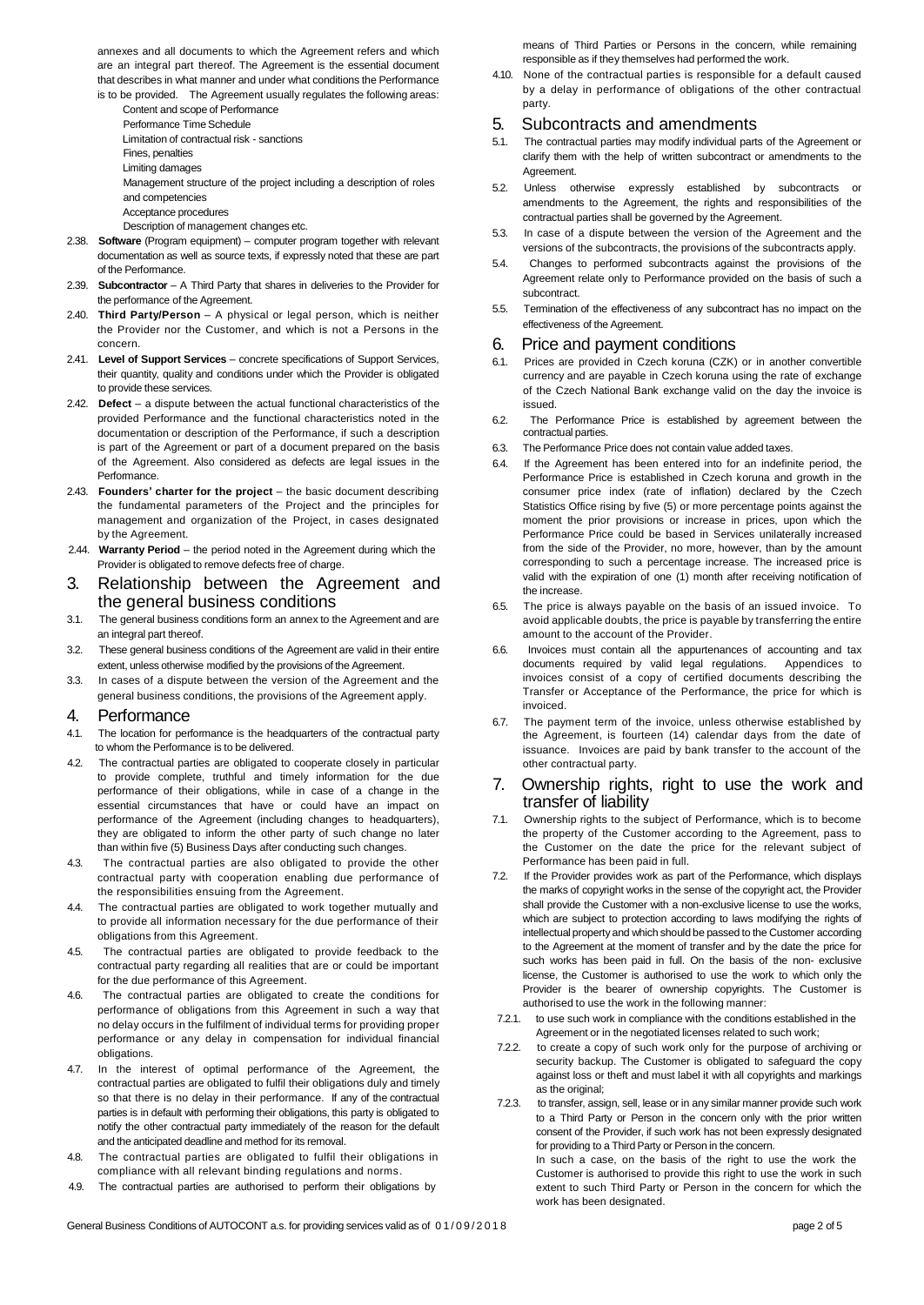- 7.3. The right to use the work could be further modified by special conditions of the bearer of the copyright. Such conditions shall form an amendment to the Agreement. In cases when the bearer of ownership rights to the copyright of the work provided to the Customer is entirely or in part a Third Party or Person in the concern, the Provider is obligated to provide the Customer with a sub-license to this work.
- 7.4. In regard to the fact that in accordance with Article 7.2, the Provider provides the Customer with a non-exclusive license to the provided Performance, the rights of the Provider to the work according to Article 7.2 remain preserved without regard to the aforementioned.
- 7.5. In cases not related to the provisions of Article 7.2, it applies that during performance of the Agreement, when the Provider creates intangible goods, which are qualified as subject to protection according to generally binding regulations, modifying the rights to intangible goods, both parties are authorised to use such intangible goods without restriction.
- 7.6. In case the Customer uses the work contrary to the provisions of Articles 7.2. or 7.3, the Provider is authorised to withdraw upon expiration of the provided written term for correction, which may not be less than thirty (30) calendar days and begins on the date following receipt of a complete written withdrawal. If the work was provided in compliance with Article. 7.2.3 to a Third Party or Person in the concern, the right to use the work may also be cancelled if such Third Party or Person in the concern breaches it. The Customer is responsible for determining whether the Third Party of Person in the concern has ceased to use the work no later than by the expiration of the withdrawal period according to this provision.
- 7.7. The liability for damage to transferred items passes to the Customer on the date of their Transfer.

## 8. Quality guarantee and liability for defects

- 8.1. By providing a guarantee to the subject of Performance, the Provider is responsible for satisfying this throughout the established Warranty Period for specifications noted in the user and technical documentation. Non-existent documentation will be replaced by a description of the characteristics for inclusion in the Agreement.
- 8.2. The standard warranty period for provided services and in the provided consumer material and spare parts is three months from the Transfer of the Performance unless otherwise negotiated.
- 8.3. The warranty period begins with Acceptance of the Performance. If the subject of Performance is comprised of more parts, then the warranty period for each part of the subject of Performance begins at the moment of its Acceptance and is related to defects occurring within the warranty period.
- The Customer sends requests for warranty repairs in written form by means of electronic mail, remote access applications, or by mail, fax in contact information noted in the Agreement. If this contact information is not shown in the Agreement, the Customer will send requests to contact information noted on the Internet pages of the Provider. Noted defects to the Performance must be sufficiently specified. Notification of determined Defects must be conducted no later than by the next business day during the warranty period.
- 8.5. Work on removing noted Defects, to which the warranty relates, must begin immediately. If it is not possible to remove such Defect immediately, the Provider must immediately notify the Customer of the anticipated term and method for removing the Defects.
- 8.6. The Provider is authorised to eliminate a Defect also by proposing a procedure that limits the manifestation of the Defect during normal operation.
- 8.7. If the Customer requests repair of a Defect not related to the warranty, the Provider and the Customer shall agree on the conditions of its output. The responsibility of the Provider is to inform the Customer in advance of the fact that the services requested by the latter are not covered by the warranty and will be billed according to the actual prices for the relevant services.
- 8.8. The costs of the Provider for activity related to analysis of requests to which the warranty does not apply, shall be borne by the Customer.

#### 9. Warranty restrictions

- 9.1. The Provider does not bear responsibility for Defects and errors and the warranty does not relate to Defects and errors occurring:
- 9.1.1. by using the Performance contrary to the delivered user or technical documentation;
- 9.1.2. by unauthorised or unprofessional intervention or incorrect use of the Performance by the Customer or a Third Party or Person in the concern without the prior written consent of the Provider;
- 9.1.3. by modification or any other intervention into the provided Performance without the consent of the Provider;
- 9.1.4. modification of the Software, which is contrary to the conditions of the Agreement or law, by using the Software other than by a Provider supported operation and/or database environment or by using the Software contrary to the actual version supported by the Provider, all without the prior written consent of the Provider;
- 9.1.5. through a change in the parameters of the environment of the information system of the Customer in which the delivered Software

is operated without the consent of the Provider;

- 9.1.6. by components of the information system of the Customer to which this warranty does not relate;
- 9.1.7. by the impact of computer viruses;<br>9.1.8 by neglect of prescribed mainte
- by neglect of prescribed maintenance, operation or services from the side of the Customer;
- 9.1.9. by wear to goods/work caused by its normal use and does not relate to defects for which a lower price has been negotiated;
- 9.1.10. by incorrect transport or incorrect storage, unprofessional or inadequate handling; by exposure to unfavourable external influences; by operation under conditions other than those established by the manufacturer or supplier, or under unusual conditions;
- 9.1.11. by physical damage, on breakdowns occurring by irreversible events (fire, flood, etc.), wind, damage by lightning or electrostatic charge.
- 9.2. Responsibility for the creation, use and operation of data in the Information System shall be borne exclusively by the Customer. At the same time, the Customer is responsible for conducting safe backup of data in compliance with the rules standard for storing data in Information Systems. The Provider does not bear responsibility for loss or damage to data or data structures of the Customer, not even in cases when this occurred during the use of the Performance delivered by the Provider, to which the warranty relates.
- 9.3. Also not subject to the warranty are:
- 9.3.1. training of the Customer;<br>9.3.2 providing new versions of
- providing new versions of the system;
- 9.3.3. installation of repaired software errors;
- 9.3.4. providing support services.

#### 10. Communication of the contractual parties

- 10.1. The method and rules of communication are defined by the Founders' Charter for the project when initiating the project. If this is not the case, the following paragraphs of this article shall be used.
- 10.2. Communication of the contractual parties takes place at the level of Authorised Persons. Unaffected by this is the option of the contractual parties to communicate by means of statutory organs.
- 10.3. A contractual party is authorised to appoint at any time another Authorised or Responsible Person; it is, however, responsible to notify the other contractual party immediately of such a change, no later, however than within five (5) business days from its execution.
- 10.4. Within the jurisdiction of the Authorised Persons are the following:
- 10.4.1. to control the progress of performance of the Agreement;
- 10.4.2. to prepare proposals for necessary changes and amendments to the Agreement, to prepare and sign proposed amendments and other contracts related to the Performance.
- 10.5. Within the jurisdiction of the Responsible Persons are the following:
- 10.5.1. to safeguard in organization all activities related to the performance of the Agreement;
- 10.5.2. to coordinate the cooperation of the contractual parties;
- 10.5.3. upon request to inform the contractual parties of the progress of the performance of the Agreement.
- 10.6. Documents are received by the other party, some from the methods noted below:
- 10.6.1. in person with confirmation of acceptance;
- 10.6.2. by registered letter or another form of registered postal contact. In this case, documents are considered delivered on the date of their acceptance by the recipient, on the date the package is returned if not received by the recipient or in case not delivered, and further on the date when the recipient refused to accept the package;<br>10.6.3. by fax or electronic mail. In this case.
- In this case, the documents are considered delivered at the moment when the sender receives confirmation from the relevant technical equipment regarding successful dispatch, and or receipt confirmation. For removing possible misunderstanding, the contractual parties are obligated to mutually inform one another of due receipt of documents sent in this manners.
- 10.7. Documents shall be delivered to the address noted in the header of the Agreement unless otherwise agreed upon.

#### 11. Acceptance process

- 11.1. Acceptance of the Performance or partial Performance may be effected for the Customer by a Responsible or Authorised Person. The Customer is responsible for ensuring the presence of the relevant persons during Acceptance.
- 11.2. The Provider and the Customer prepare the relevant Acceptance Report regarding Acceptance. The following are noted by the contractual parties in the report:
- 11.2.1. Performance or partial Performance was accepted without reservations; or
- 11.2.2. Performance or partial Performance was accepted with reservations, which do not prevent Acceptance – in this case, Performance is considered as accepted and the parties shall agree on the term and method for resolving the reservations; or

General Business Conditions of AUTOCONT a.s. for providing services valid as of  $0.1/0.9/2.01.8$  page 3 of 5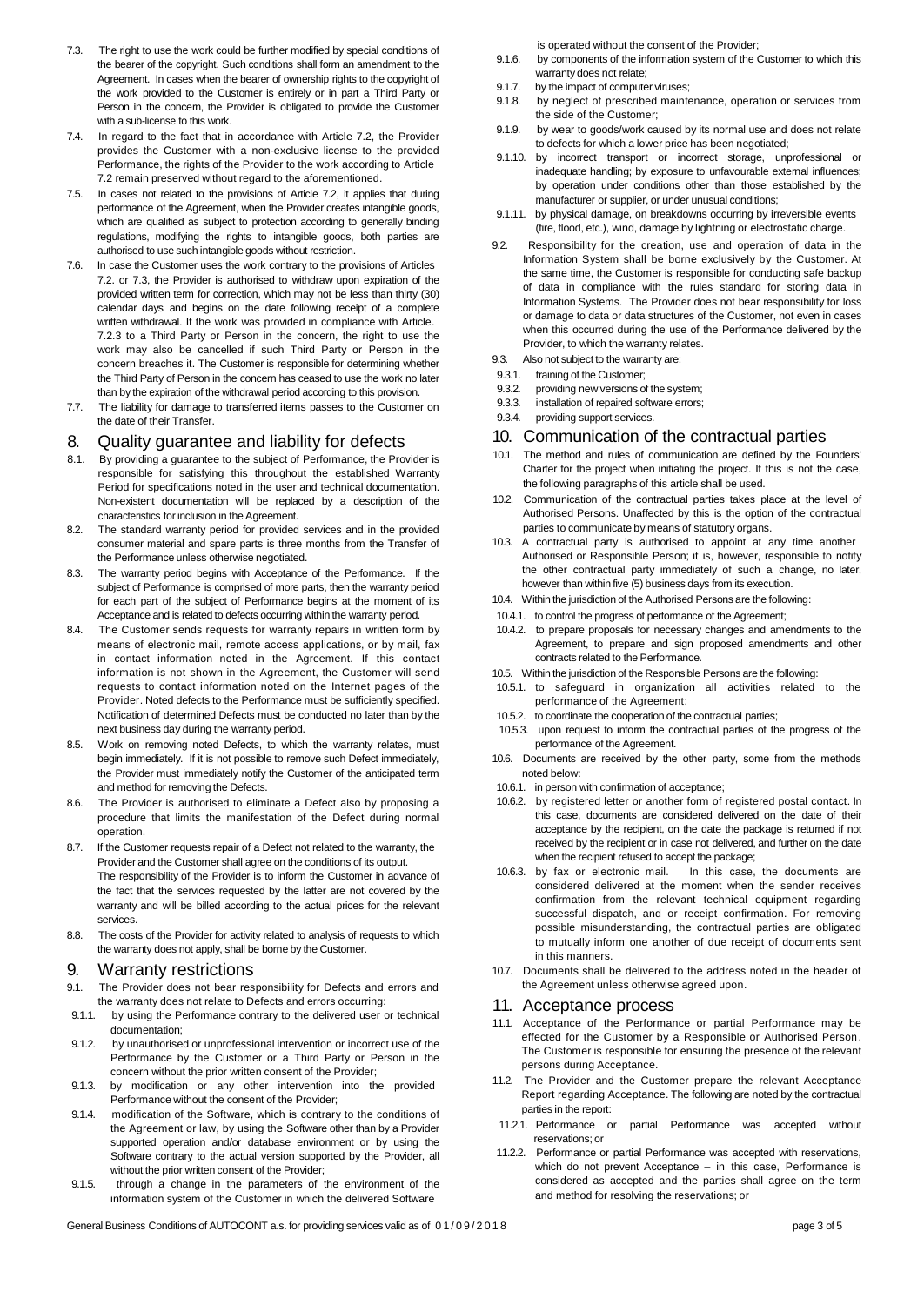- 11.2.3. Performance or partial Performance was not accepted in this case the parties note in the Acceptance Report the relevant<br>material reservations preventing Acceptance including reservations preventing Acceptance including fulfilment or non-fulfilment of Acceptance Criteria in the form of a structured comparison report. In this case, the Performance or partial Performance is not considered to be accepted. The parties shall agree on a term and method for resolving the reservations and after their resolution, the acceptance proceedings will again be conducted.
- 11.3. If the Customer does not provide the cooperation necessary for conducting acceptance proceedings or does not exercise reservations preventing Acceptance within 5 (five) Business Days from the date when the Performance was submitted to it for Acceptance, the provided Performance shall be considered to be accepted.

# 12. Protection of confidential information

12.1. The contractual parties are responsible for ensuring the confidentiality of acquired Confidential Information in the normal manner as during confidentiality of their own Confidential Information.

The contractual parties have the mutual right to request substantiation of grounds of such principles of confidentiality of Confidential Information. The contractual parties are also responsible for ensuring confidentiality of acquired Confidential Information also among their employees, representatives as well as cooperating Third Parties and Persons in the concern, if such information has been supplied to them.

- 12.2. The contractual parties have the right to use, provide and access Confidential Information only in the extent and under the conditions necessary for due performance of rights and responsibilities ensuing from the Agreement.
- 12.3. In case of a termination of validity or effectiveness of some contractually negotiated provisions regarding protection of Confidential Information, the others remain valid and effective unless otherwise negotiated by the contractual parties.
- 12.4. Both parties will strictly preserve the confidential character of all such confidential materials and shall not use or show them to a third party. If the communication of information from confidential materials to a third party is necessary for performing the Agreement, then it is possible to provide the information only under the following conditions:
- 12.4.1. to a Third Party to which Confidential Information is to be communicated by either of the parties, consented to by the other party in advance.
- 12.4.2. The Third Party confirms in writing its obligation to preserve confidentiality of information, which has been conveyed to it as confidential in the same extent in which the contractual parties who communicated this information to the Third Party are bound.
- 12.4.3. Not considered as a breach in responsibility of the parties to preserve the confidential nature of materials is the submission of the following information:
- 12.4.4. that which is or will be publicly accessible or must be available on the basis of generally binding legal regulations, without a breach in the Agreement which the recipient received in compliance with the correct regulations from a Third Party or Person of the concern without any responsibility to preserve its confidential nature; in this case, the contractual party noted as the source of this information will not be shown;
- 12.4.5. that which has been freed of confidential character on the basis of a valid order of the court or public administrative body, under the assumption that the recipient:
- 12.4.6.1. submits to the party that he/she understands such an order immediately upon its receipt;
- 12.4.6.2. cooperates with the submitting party so that from the court or public administrative organ which issued the aforementioned order, he/she acquires the protective order that limits extraction and use of confidential materials exclusively for the purpose for which the original order for confidentiality should serve.
- 12.5. The responsibilities of the parties ensuing from this article will apply throughout the entire period the business secrets exist both for the period the Agreement is valid as well as for the period of one year after the end of the effectiveness of this Agreement for any reason.
- 12.6. By paying a contractual penalty, the right of an injured party to enforce protection is not affected in compliance with the provisions of Sec. 2988 of the Civil Code.
- 12.7. After the completion of Performance, each of the parties may request return of provided materials from the other party for completing the subject of the contract containing information of a confidential character or creating business secrets and the other party is obligated to return this material immediately if it is not part of the subject of the Performance.

#### 13. Compensation for damages

13.1. The contractual parties do not bear responsibility for damages caused in the context of valid legal regulations and the Agreement. The contractual parties are obligated to exert maximum effort to preventing

damages and to minimizing the occurrence of damages.

- 13.2. None of the contractual parties is responsible for damage that has ensued as a result of materially incorrect or otherwise faulty submission received from the other party.
- 13.3. Only actually occurring damages shall be compensated. In the scope permitted by valid legal regulations, none of the contractual parties bears responsibility for any indirect, accidental or subsequent damages, damages caused to data or damages based on the losses of related profit or revenues or other financial losses, even those resulting from non-adherence to responsibilities toward administrative bodies, whether this involves damages ensuing as a result from a breach of the contract or legal responsibilities.
- 13.4. The parties to this binding relationship state that the above foreseeable damages, which possibly could occur by a breach in responsibilities of the Provider, represent the amount at most up to the amount of the price for the subject of Performance, regarding which there occurred a harmful event, unless another amount is negotiated. The Provider does not bear responsibility for loss or damage to the data of the Customer, possible reconstruction of lost or damaged data to the detriment of the Provider. Both contractual parties explicitly agreed that the total reimbursement for damages occurred during one event or occurred during a series of damaging events and which were caused in connection with the Performance of this Agreement is limited for the actual and real damage and profit loss to the value of the Performance of this Agreement.
- 13.5. The Customer is entitled to apply any relevant claims for compensation for damages to the supplier only if after the origin of the harmful event, the Customer took all steps directed at minimizing the amount of damage and if the Customer immediately notified the supplier of the occurrence of the harmful event and provided the supplier with all necessary documents related to the occurrence of the harmful event.
- 13.6. The parties to this binding relationship are not responsible, in addition to cases established by relevant law, for the breach of obligations caused by force majeur, i.e. circumstances occurring independent of the will of the parties, which could not be prevented even exerting all possible effort or are objectively an irreversible accident.

## 14. Circumstances precluding liability – force majeur

- 14.1. None of the contractual parties is responsible for default in fulfilling their obligations if caused by Circumstances Precluding Liability (force Majeur).
- 14.2. The contractual parties are obligated to notify the other party immediately upon the occurrence of Circumstances Precluding Liability preventing the due performance of the Agreement. The contractual parties are obligated to exert maximum effort to reverse and overcome the Circumstances Precluding Liability.
- 14.3. In case of a delay in performance by the Provider caused by Circumstances Precluding Liability, it applies that this is not a delay for the period such obstacle lasts. The Provider, however, is obligated to inform the Customer immediately of the occurrence of such an obstacle. If this delay lasts for more than three (3) days, the deadline for performance shall be shifted by the period of delay.

#### 15. Sanctions

- 15.1. For each case of a breach in the conditions of use of the work (Article 7.2), a contractual penalty has been established in the amount of one hundred thousand (100,000) CZK.
- 15.2. For each case of breach of responsibilities for protection of Confidential Information (Article 12), a contractual penalty has been established in the amount of one million (1,000,000) CZK.
- 15.3. A contractual penalty is due within fourteen (14) calendar days from the date a written summons for its payment is received.
- 15.4. In case of a delay in payment of a monetary amount, the contractual party that is in default of payment is responsible for paying the other contractual party annual interest from the default in the amount of 0.05% daily of the owned amount for each day in default.
- 15.5. The occurrence of a claim for payment of a contractual penalty or interest from default, its billing or payment, is unaffected by the claim of the contractual party for compensation of resulting damages.

# 16. Validity and effectiveness

- 16.1. The effectiveness of the Agreement may terminate prematurely:
- 16.1.1. by written agreement of the contractual parties, the parts of which are the arrangement of mutual obligations and claims;
- 16.1.2. by written withdrawal from the Agreement in case of fundamental breach of the Agreement from the contractual parties;
- 16.1.3. by written withdrawal from the Agreement in case of nonfulfilment by one of the parties due to Circumstances Precluding Liability.
- 16.2. A fundamental breach of the Agreement is understood in particular as a default by a contractual party in performing non-monetary obligations for more than three (3) months, or default by a contractual party in

General Business Conditions of AUTOCONT a.s. for providing services valid as of  $0.1/0.9/2.01.8$  page 4 of 5